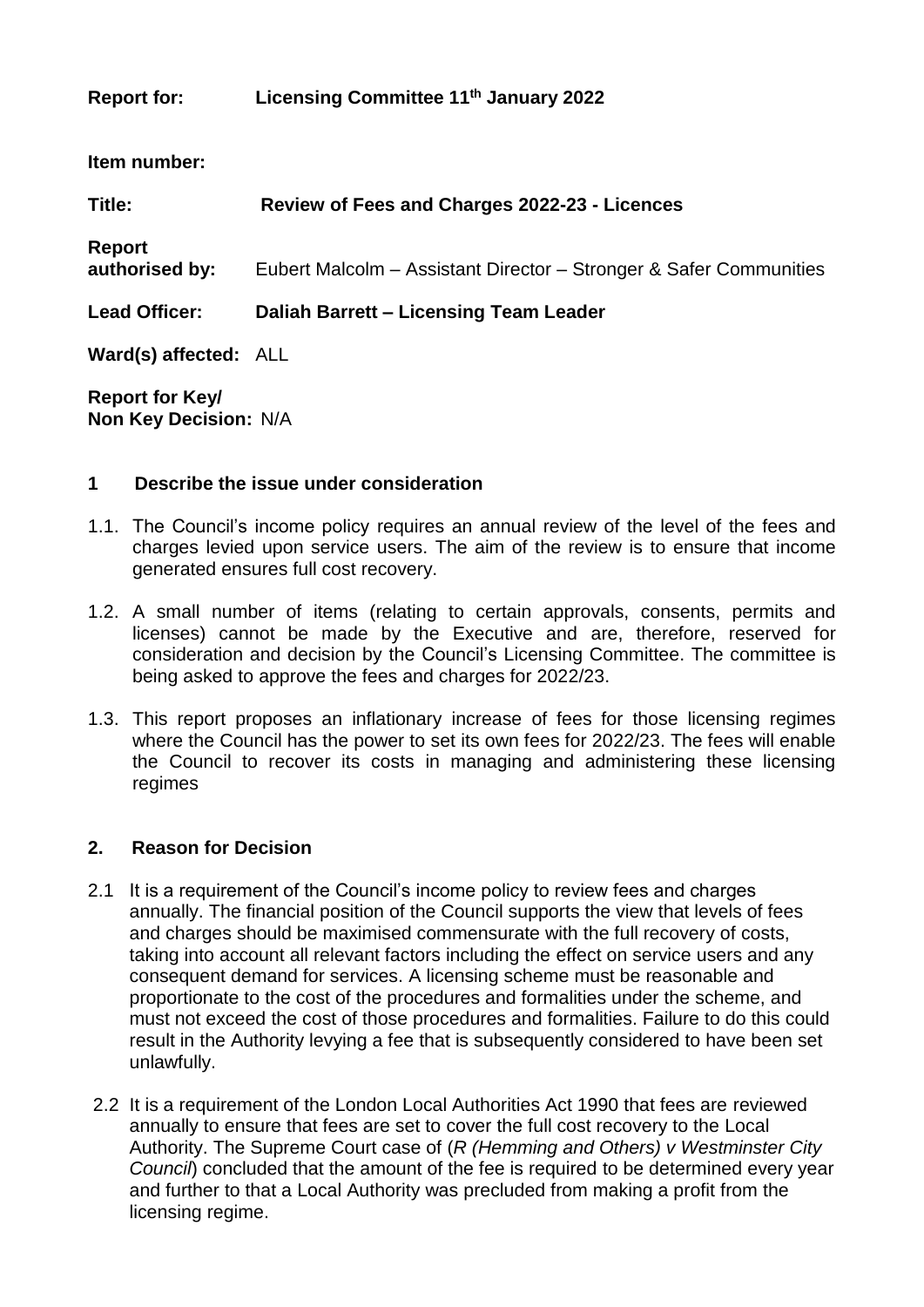## **3. Recommendations**

That the Licensing Committee approve:

3.1. The fees for 2022/23 in the attached Appendix 1.

## **4.0 Alternative options considered**

- 4.1 Fess have not been increased for the past two years as the Council has sought to support businesses and members have voiced concerns in the past about the cost of street trading. We cannot remain the same this year due to the cost of administering the Licensing scheme which is impacting on the Councils budget.
- 4.2 Licensing Act and Gambling premises are already set at statutory maximums and make up a significant proportion of the fees collected. The Gambling premises income is generally decreasing due to the changes in law on fixed odds betting terminals which has seen betting shops closing down and annual fees no longer being paid to the Licensing Authority for those closed premises.
- 4.3 Consideration has been given to reducing the discretionary fees such as street Trading and special treatment, but this has been discounted as our expenditure costs have not disproportionately reduced and if we were to reduce fees we would therefore, be subsidising the expenditure.
- 4.4 An increase greater that inflation has been considered but discounted due to the significant impact this would have on business and we are not permitted to make a profit in particular on Licensing fees.

# **5. Background information**

- 5.1 The types and frequency of applications has remained static in terms of the traditional street trading pitches. We are seeing a slight fall in Massage and Special Treatment type premises due to the impact of the pandemic on businesses. Reductions in income for these various licences is offset by a reduction in compliance activities but administration formalities remain the same.
- 5.2 An RPI increase of 3.5% for the discretionary fees, is proposed for 2022/3. The traditional street traders will increase in their monthly invoices, so the increase is spread over the year. If approved The Massage and Special treatment type operators will be provided with sufficient notice of the increase in time for their renewal of licenses in September 2022.

 Benchmarking has been carried out on Massage and Special treatment fees, Street trading fees and animal licensing ( see 5.5 to 5.8). Haringey costs remain comparative to other boroughs, (see Appendix2). Other boroughs have chartered markets for which they are able to have various charging rates and a regular income and from this income they are able to subsidise the other street trading fees. In Haringey we do not have any chartered markets and therefore have to charge for full cost recovery across all street trading matters.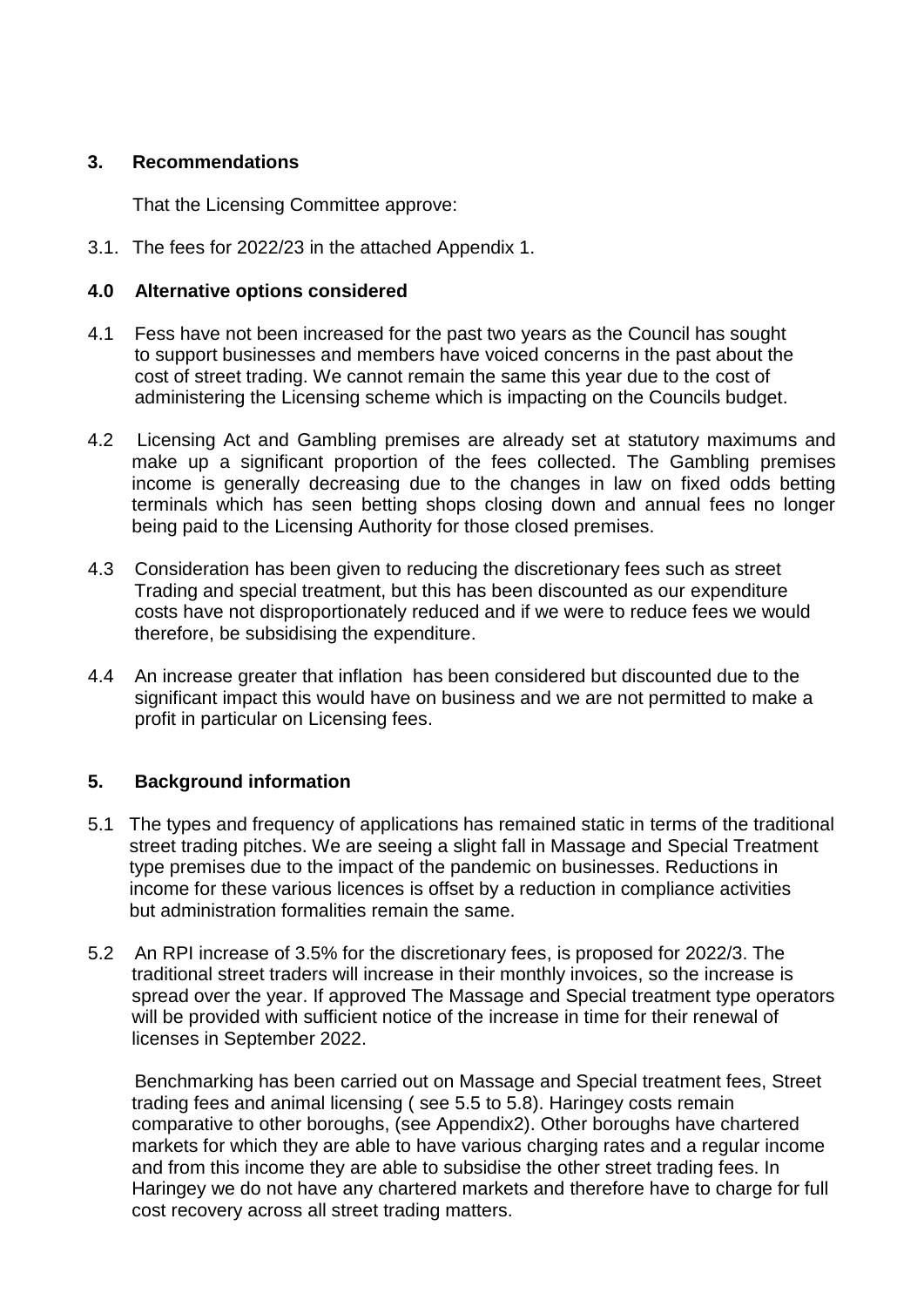- 5.3 The Licensing Service has put in place a reduced fee for 'pop up markets' in particular the Regeneration inspired market at Tottenham Green East. The subsidy allowed for 6 trading days at an extremely reduced cost of £25. The Service can no longer sustain this subsidy and propose to put in place a charge of £40 for 3 days initial trading, thereafter a daily charge of £30. Other pop-up markets will be charged the flat daily charge of £30 per trader this reflects better the cost of administration.
- 5.4 The council has worked with business in the past year to ensure any refund or stopping of changes if that business has been impacted by Covid measures, we will continue to review this going forward This has impacted on the budget and in particular street trading which must be self-financing without creating a profit. We are able to make some cost recovery as a minimum with the inflationary only increase in charges

### 5.5 **Street Trading**

.

 The street trading fees are set under the London Local Authorities Act 1990 and are set quite differently borough to borough. In Haringey we have set the fees to ensure we can provide a cost neutral service including the compliance aspect of the workload. Our costs are higher than some other borough as we do not run council led markets.

The Pavement licence process under the Business and Planning Act 2020 offers a streamlined quick and cheaper option for businesses to apply for external seating areas. The Act came into effect in August 2020 and Haringey has imposed the maximum application fee of £100 per application. These permits last until September 2022. The general effect of this has been a reduction in Licensing fee income. The £100 application fee for a Pavement licence does not cover the cost of administering and compliance of the licence requirement in this regard.

#### **5.6 Animal Activities Licensing**

Our application fee seems to be in line with two other Local Authorities but higher than four others. The second part of the fee is relevant to the number of visits and compliance action required. This is set to cover the costs of administration and compliance. Compliance checks are carried out by the city of London due to the complex nature of this activity.

### **5.7 Massage & Special Treatment**

The MST fees are set differently between authorities that it is very hard to compare them like for like. It should be noted the Haringey fees charge for each therapist and what treatment that therapist is undertaking.

#### **5.8 Scrap Metal**

Our collectors licence fees are the low in comparison. The fees reflect the cost of administration and compliance enforcement for these licences and therefore we would not recommend increasing the fees at this time, we currently have eight of these licences in total.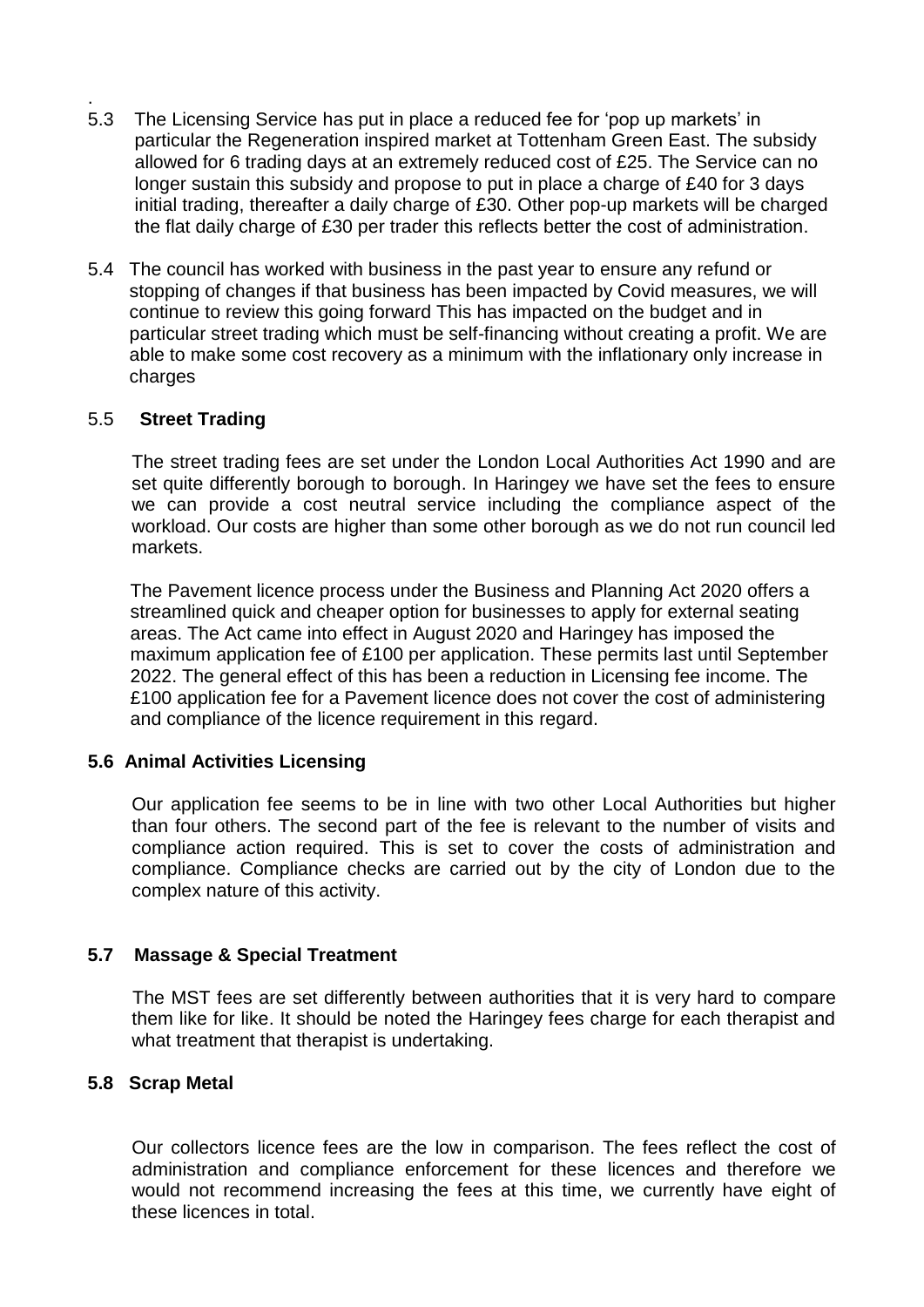# **6. Governance**

- 6.1 In accordance with Part Three Section B of the Constitution, the Licensing Committee has responsibility for the determining fees and charges under the Licensing Act 2003 and the Gambling Act 2005. In addition, the Committee exercises the functions which are stated not to be the responsibility of The Executive/Cabinet In Regulation 2 and Schedule 1, Paragraph B (Licensing and Registration) of The Local Authorities (Functions and Responsibilities) (England) Regulations 2000 (as amended) and in any Statute or subordinate legislation further amending these Regulations. This includes the following fees and charges:
	- Fees for applications for Special Treatment Licensing under the London Local Authorities Act 1991.
	- Fees for applications for Street Trading under the London Local Authorities Act 1990
	- Fees for applications for Animal Activities Licensing
	- Fees for applications for Hypnotism, Sex Shops, Sexual Entertainment Venues, Scrap Metal & Motor Salvage Operators licences.

# **7 Contribution to strategic outcomes**

- 7.1 The fees contribute to Priority 4 of the Borough Plan –Economy
	- A growing economy and thriving local businesses, supported by a community wealth building approach.
- 7.2 The income from fees and charges help to manage demand and cover costs for providing services. Changes proposed to fee and charges will assist with the impact of the pandemic on service demand.

## **8. Statutory Officers comments (Chief Finance Officer (including procurement), Assistant Director of Corporate Governance, Equalities)**

### 8.1 **Chief Finance Officer**

8.2 The recommendation is that for all non-statutory fees and charges to apply a 3.5% RPI increase in line with the wider Council's Fees & Charges for the year 2022/23. For all statutory fees and charges there is no increase in-line with the council not being able to vary/set price under legislation.

### **9 Legal**

- 9.1 The Head of Legal and Governance has been consulted in the preparation of this report and comments as follows:
- 9.2 There are a variety of legislative powers that entitle the Council to charge fees for different licensing activities. In some instances, the Council has no discretion as to